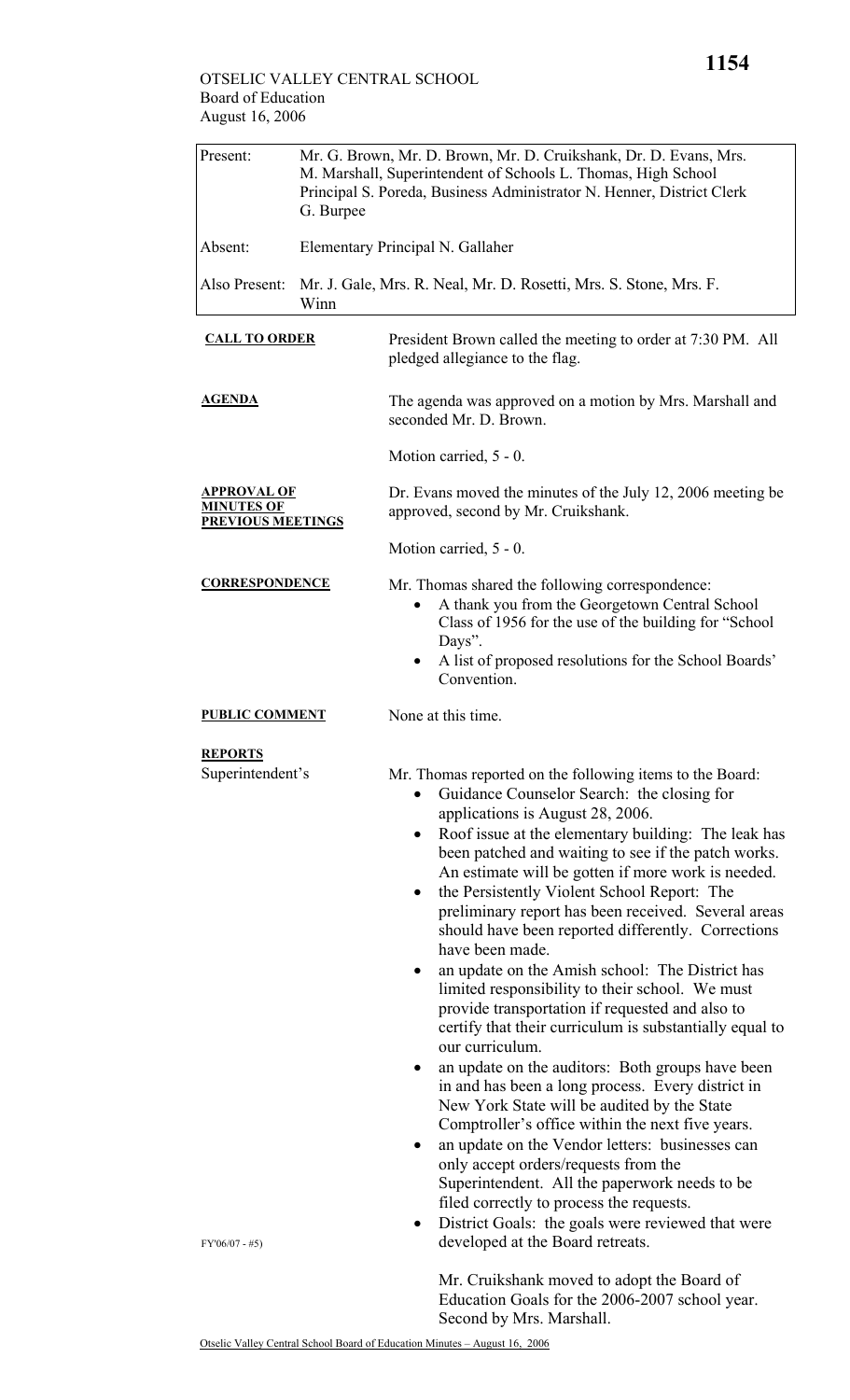Motion carried, 5 - 0.

- letter from the Cline's request for transportation to the Cincinnatus Christian Academy: The Cline's, who live in the DeRuyter Central School district, have requested transportation to the Cincinnatus Christian Academy with our student's who attend that school. They will get their children to a residence in our District. As of this time, we may not be sending a bus to the Academy so the transportation will be denied. Ms. Henner will check on liability.
- Erie I BOCES policy review process: They will advise the District as to what is needed and what is already in the manual that is not needed. They will organize the manual and put it on a CD. They will also update the District on any new changes.
- Delaware-Chenango-Madison-Otsego BOCES Superintendent's retreat: Mr. Thomas attended and found it very worthwhile.

Ms. Henner reported on the following:

- The state comptroller's audit is a very thorough process. Recommendations will be received when it is complete.
- the independent audit will be completed the third week in August.
- Mr. Thomas, Mr. Spalluto, Mrs. Hillman, and Ms. Henner met with representatives from Broome BOCES regarding the Microcheck cafeteria computer software. This program keeps track of free and reduced lunches, who spends what, and inventory. It is a declining balance system that also alerts parents when it is time to send in more money for cafeteria purchases. This is a BOCES aidable program.
- It has been determined that breakfast prices need to be raised ten cents and lunch prices need to be raise fifteen cents for the 2006-2007 school year.
- Since the unpaid cafeteria charges totaled more than \$1,000.00 last year, it was determined that a threshold needs to be determined.
- There has been a problem with bounced checks paid to the District. It was suggested having a \$20.00 service fee instituted. A policy will be developed for the next meeting.
- Ms. Henner met with a representative from Omni-Group which is a third party financial company for our 403b accounts. The cost will be \$2,400.00 per year for this service.
- Elementary Principal's Ms. Gallaher reported on the following:
	- Summer schools for Reading First and Kindergarten are underway. There is a good turnout.

Mr. Poreda reported on the following items:

- review of the conference he has recently attended.
- he has updated the coaching and faculty handbooks. He has added an athletic permission slip to the coaching handbook. He will meet with coaches at the start of each season.
- a new social worker has been hired through BOCES.
- upcoming events he will be attending.

Board Member's None at this time.

High School Principal's  $(FY'05/\overline{06} - #130)$ 

Business Administrator's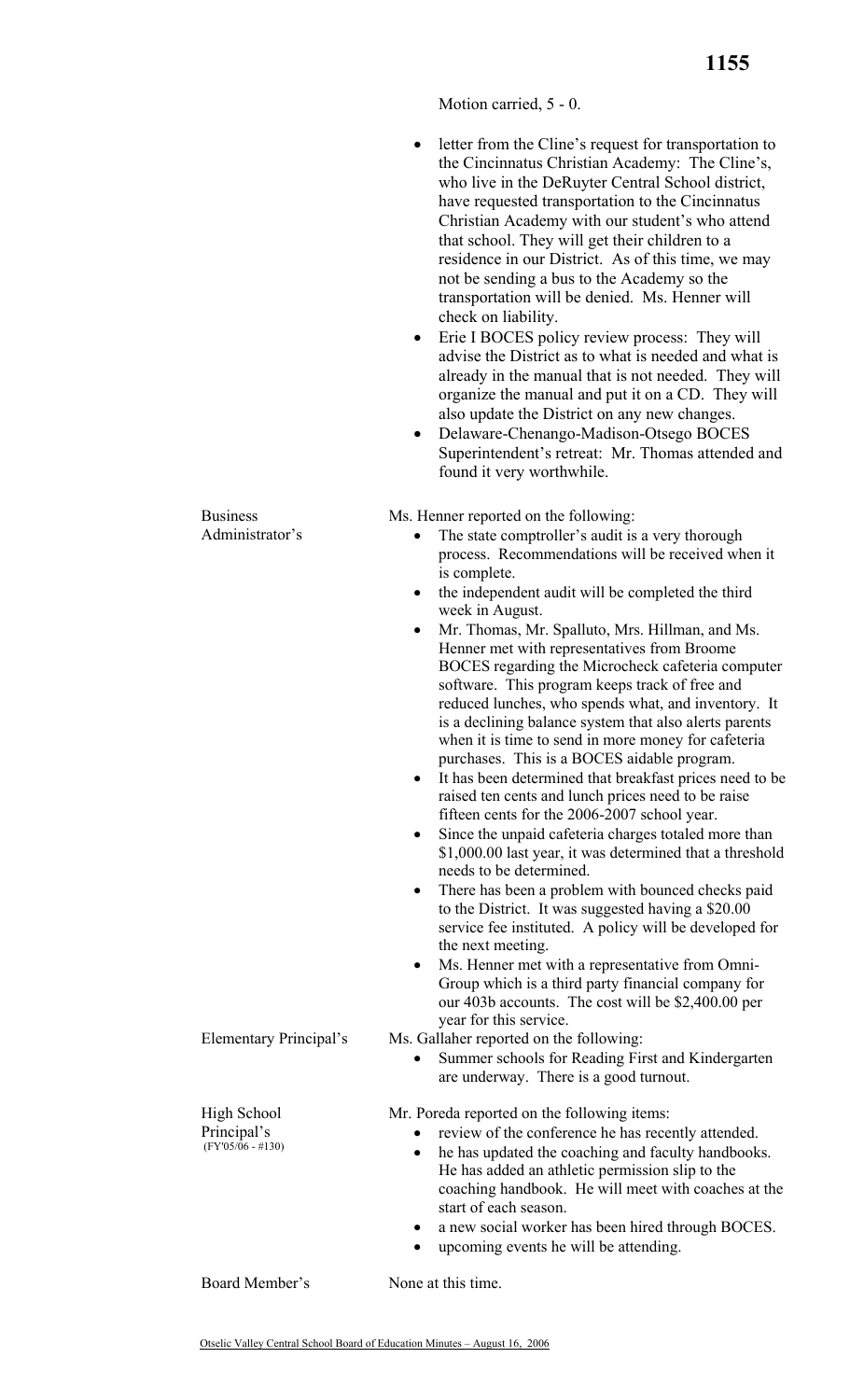## **FINANCIAL REPORTS** None at this time.

## **OLD BUSINESS**

Policy Manual - Third Reading and Adoption – Notification of Breach of Security Policy, #4528 (FY'06/07 - #6)

 This meeting constitutes the third reading of the Notification of Breach of Security Policy, #4528, of the Otselic Valley Central School Policy Manual.

Motion by Mr. D. Brown, to adopt the notification of Breach of Security Policy, #4528, of the Otselic Valley Central School Policy Manual. Second by Dr. Evans.

Motion carried, 5 - 0.

## **NEW BUSINESS**

Personnel Recommendations Motion by Dr. Evans, upon the recommendation of the Superintendent of Schools, to approve the following personnel recommendations:

| Matthew<br>Williams     | Three year<br>probationary<br>appointment<br>pending<br>clearance from<br>the State<br>Education<br>Department, as<br>an elementary<br>teacher, at a     | Effective<br>September 5,<br>2006 through<br>September 4,<br>2009 |
|-------------------------|----------------------------------------------------------------------------------------------------------------------------------------------------------|-------------------------------------------------------------------|
| Kristina Clark          | salary of \$32,<br>258.00 (Step 2B)<br>Three year<br>probationary<br>appointment as a<br>7-12 English<br>teacher, at a<br>salary of<br>\$34,743.00 (Step | Effective<br>September 5,<br>2006 through<br>September 4,<br>2009 |
| Ronald Graham           | $2M+33$<br>Appointment as<br>girls modified<br>soccer coach for<br>the 2006 season                                                                       | At a stipend of<br>\$1,300.00 plus<br>experience                  |
| Eileen<br>Knickerbocker | Appointment as<br>an AED<br>Instructor for the<br>2006-2007 school                                                                                       | At a stipend of<br>$$34.00$ per hour                              |
| Patricia Graham         | year<br>Appointment as<br>an AED<br>Instructor for the<br>2006-2007 school                                                                               | At a stipend of<br>$$34.00$ per hour                              |
| Patricia Graham         | year<br>Appointment as<br>an Activity<br>Supervisor for the<br>2006-2007 school                                                                          | At a stipend of<br>\$35.00 per hour                               |
| Roy Marshall            | year<br>Appointment as<br>an Activity<br>Supervisor for the<br>2006-2007 school                                                                          | At a stipend of<br>$$35.00$ per hour                              |
| Kevin Springer          | year<br>Appointment as<br>an Activity<br>Supervisor for the                                                                                              | At a stipend of<br>\$35.00 per hour                               |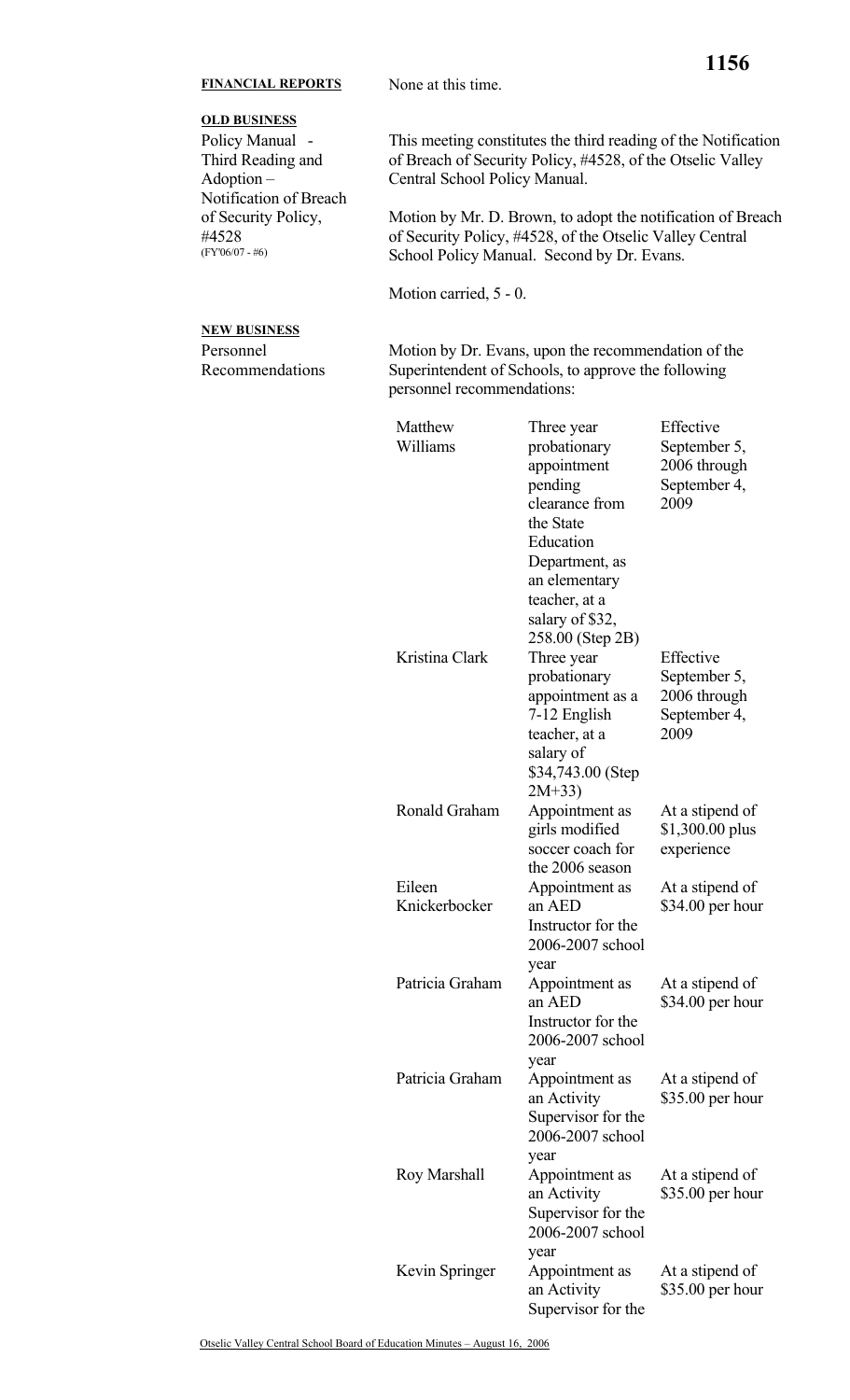|                        | 2006-2007 school<br>year      |                                     |
|------------------------|-------------------------------|-------------------------------------|
| Robin Neal             | Appointment as<br>an Activity | At a stipend of<br>\$35.00 per hour |
|                        | Supervisor for the            |                                     |
|                        | 2006-2007 school              |                                     |
|                        | year                          |                                     |
| <b>Kelly Giarrusso</b> | Three year                    | Effective                           |
|                        | probationary                  | September 5,                        |
|                        | appointment                   | 2006 through                        |
|                        | pending                       | September 4,                        |
|                        | clearance from                | 2009                                |
|                        | the State                     |                                     |
|                        | Education                     |                                     |
|                        | Department, as a              |                                     |
|                        | teaching                      |                                     |
|                        | assistant, at a               |                                     |
|                        | salary of                     |                                     |
|                        | $$16,831.00$ (Step            |                                     |
|                        | 4)                            |                                     |
|                        |                               |                                     |

Second by Mr. Cruikshank.

Motion carried, 4 - 0. (Mrs. Marshall abstained.)

Motion by Mr. D. Brown, upon the recommendation of the Superintendent of Schools, to accept the following resignations with regrets and congratulations on their new endeavors:

| Erika Eaton    | Resignation as a | Effective July 12,      |
|----------------|------------------|-------------------------|
|                | 7-12 English     | 2006                    |
|                | teacher          |                         |
| Robin Beckwith | Resignation as a | <b>Effective August</b> |
|                | school counselor | 31, 2006                |

Second by Dr. Evans.

Motion carried, 5 - 0.

This meeting constitutes the first reading of the following policies of the Otselic Valley Central School Policy Manual:

- Board Member Training on Financial Oversight, Accountability and Fiduciary Responsibilities, #2130
- Use of the District Cell Phone, #5322
- Reimbursement for Meals/Refreshments, #5323
- Purchasing, #5410
- Financial Accountability, 5570
- Allegations of Fraud, #5571
- Audit Committee, #5572
- Internal Audit Function, #5573
- Inventories, #5620
- Accounting of Fixed Assets, #5621
- Conference/Travel Expense Reimbursement, #6161

Motion by Mr. D. Brown, upon the recommendation of the Superintendent of Schools, to approve the 2006-2007 instructional substitute list. Second by Mr. G. Brown.

Motion carried, 5 - 0.

2006-2007 Non - Instructional

2006-2007 Instructional Substitute List (FY'06/07 - #8)

> Motion by Mr. Cruikshank, upon the recommendation of the Superintendent of Schools, to approve the 2006-2007 non-

Policy Manual (FY'06/07 - #7)